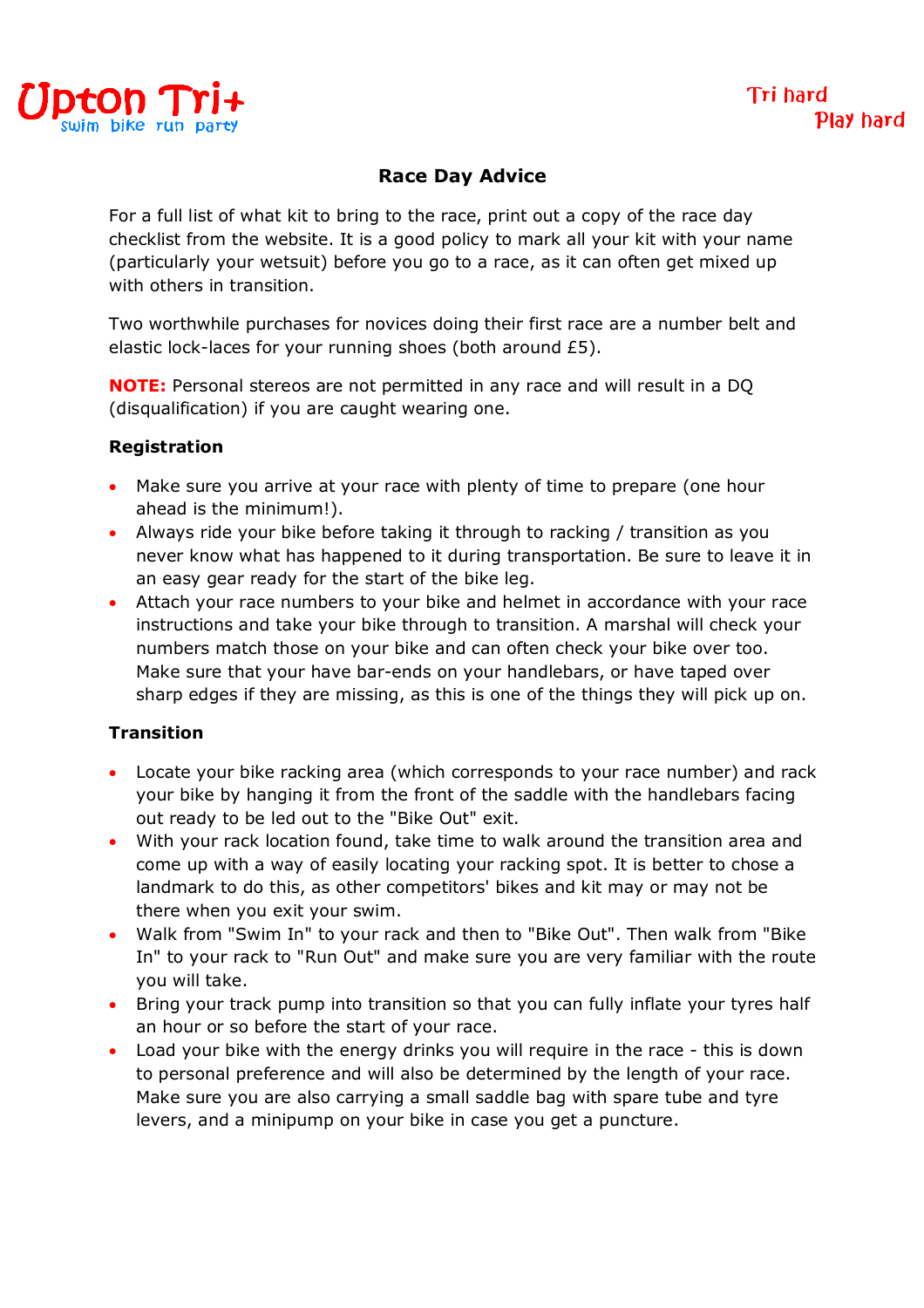- Have a bin liner for rainy days to cover your kit bag/box. You can use it to take away your wetsuit and wet kit at the end of the day.
- Lay out your kit next to your bike in transition. Make sure that there is only your kit between your bike and the next one, and the competitor next you has their kit on the other side of their bike. Move things around if necessary.
- Place a small towel on the ground to help identify your spot, and also so that you can wipe your feet if they are covered in gravel/sand on exiting the swim. On this towel, place the rest of your kit:
- Put your bike shoes at the front nearest you (if not attempting the shoes on the bike routine) with the Velcro straps undone and opened up ready to go on. Put talc or Vaseline in your shoes in the areas you think are likely to rub
- Put your number belt on top of your shoes, unless you have your number pinned to your kit and are wearing it during the swim
- Nestle your helmet upside-down on top of your shoes with the front of the helmet closest to you and the straps untangled and opened out ready to go straight on your head. Putting the helmet on your aerobars is risky as the wind or other competitors could easily knock it off while you are doing your swim leg.

**REMEMBER:** put your helmet on first once you have taken your wetsuit off, as you will be penalised if you remove your bike from the rack before putting your helmet on. Likewise when you return to transition, rack your bike before removing your helmet

- Place your sunglasses opened inside your helmet ready to go straight on. You may prefer to put these on last as they can steam up when you've just got out of the swim
- Put your running shoes behind your bike shoes, with laces undone (if not using elastic lock-laces which are highly recommended) and ready to go on. Again, put talc or Vaseline in your shoes in the areas you think are likely to rub
- Have a spare drink bottle in transition that you can use to hydrate before the race and during transition if need be.
- Have arm warmers / gilet / warmer layer ready in transition in case needed
- Put some gels or energy bars in your back pockets or taped to your bike for ready access during the race

# **The swim and T1**

 Always check the swim course before your race from as many angles as possible and try and pick out objects on the shore line which will help you sight the swim exit.

**NOTE** that because Upton Tri+ is a downstream swim you will have to walk upstream along the river bank to your start. This means a 1500m walk or a 750m walk. Please leave enough time to get to the start!!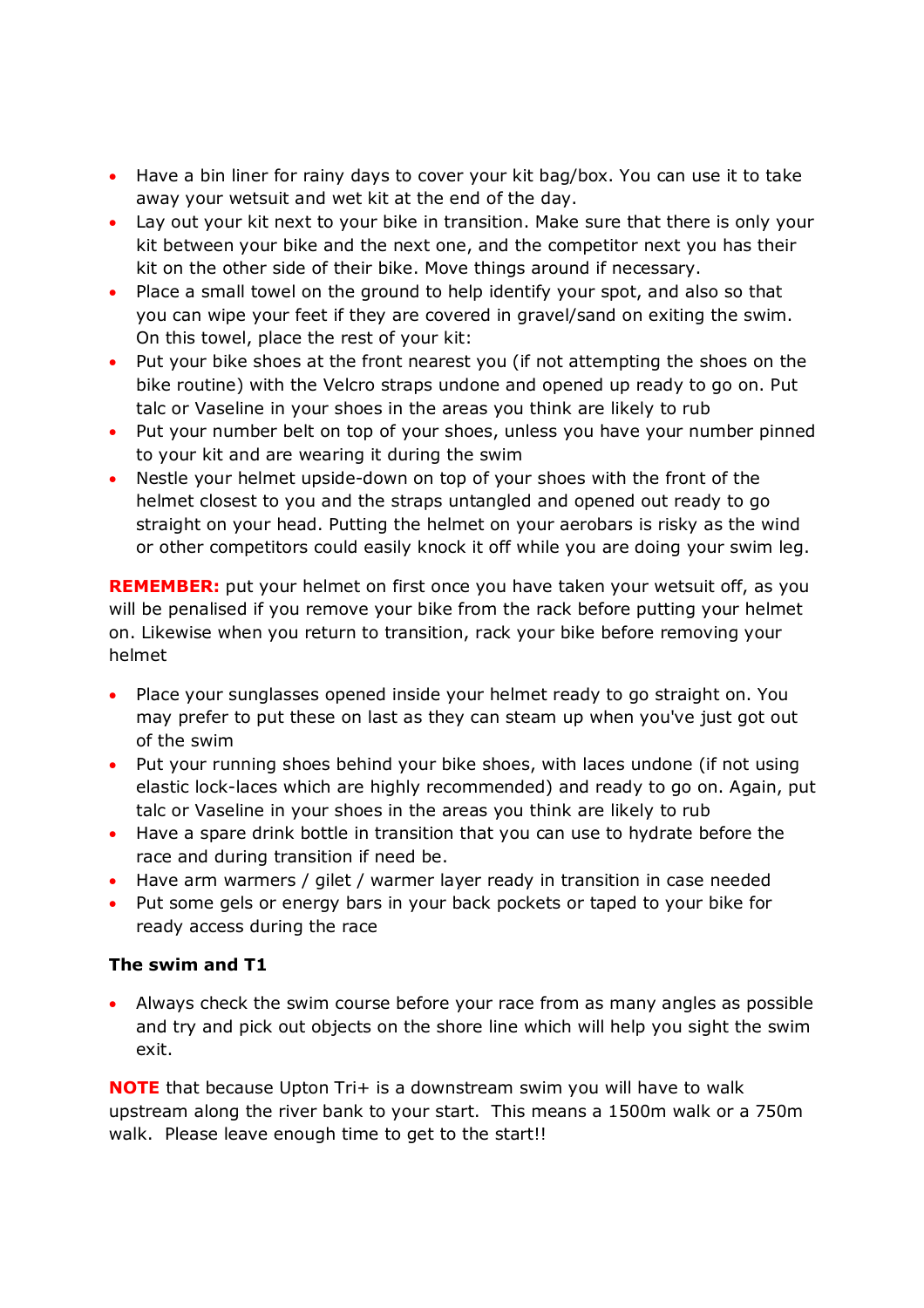- When you register you will receive a numbered bag with your race number etc in it. If you don't want to walk barefoot to the start you can put your shoes in this bag before entering the swim. They will be taken back to the registration tent where you can collect them at the end of your race on presentation of your race number.
- Make sure you thoroughly warm up before the swim. Do lots of arm swings and stretches. Put your goggles on first and then your swim cap, as this will prevent your goggles getting knocked off in the rough and tumble of the mass start. If conditions are cold, then wear a second swim cap underneath your race swim cap.
- If you can get in the water before your start, then try and get in beforehand and do some swimming to elevate your heart rate ready to race.
- As you wait for the gun to go off, make sure you tread water with one arm in front and one behind ready to kick and go as soon as the gun goes off. Don't get caught napping!
- As you come to the finish of the swim, engage your leg kick more to wake up your legs and get them ready for the run into transition.
- On leaving the water, put your goggles on top of your head and locate the zip cord of your wetsuit while running towards transition. Pull back the Velcro flap with one hand while pulling down the zip with the other. Make sure it goes fully down. Once the zip is down, pull off one shoulder and then the other and then pull one arm through and then the other. Pull the suit down to your waist and keep running towards your bike rack. You can take your swim cap and goggles off while you are running.
- When you arrive at your transition spot, pull the suit down to your knees and stamp on the suit to help get it to ankle level. At this point you can use your hands to ease the suit off over your feet. Throw the suit on top of your bag or over the racking bar.
- Then it's glasses on, helmet on, number belt on, bikes shoes on, unrack your bike and go!
- Don't mount your bike till you are in the designated bike mounting area outside "Bike Out". The marshals will tell you when you can mount the bike. Make sure your race number is clearly visible on your back.

# **The bike and T2**

Make sure that you are familiar with the bike course and if it is multiple laps, come up with a failsafe plan for counting your laps.

Upton triathlon is a non-drafting event which means only single file riding is allowed and you must be at least 7m behind the bike infront unless you are overtaking (see next point). If you take shelter behind or beside another competitor or motor vehicle you will be penalised.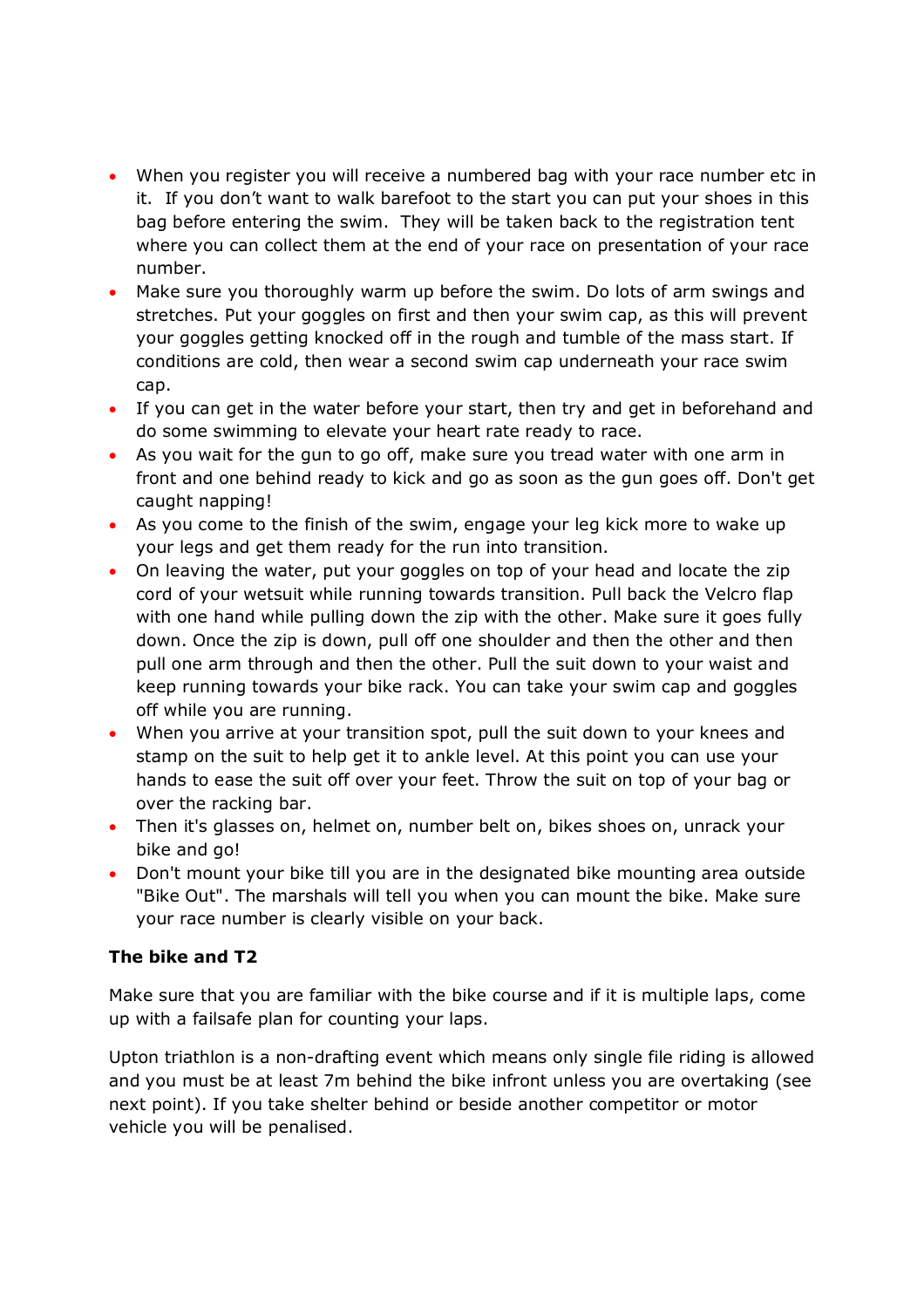The draft zone is a rectangle measuring seven (7) metres long by three (3) metres wide which surrounds every cycle on the cycle course. The front edge of the front wheel defines the centre of the leading three (3) metre edge of the rectangle. A competitor may enter the draft zone of another competitor but must be seen to be progressing through that zone. A maximum of 15 seconds is allowed to progress though the draft zone of another competitor. If an overtaking manoeuvre is not completed within 15 seconds, the overtaking cyclist must drop back. When a competitor is passed by other competitors, it is his/her responsibility to move out of the draft zone of the overtaking competitor. A competitor is passed when another competitor's front wheel is ahead of his/hers.

If you puncture on the bike, your first priority is to find somewhere safe and hassle free to stop and change your tyre. Make it a clear patch of ground so you can put things down and not lose things if dropped. If it's the back wheel you should spin the wheel and click into the small rear cog before you release the brake calliper and take the wheel off. This will make it easier to get it back on in the right gear later.

**REMEMBER:** You should practice changing an inner tube before race day, so that you are familiar with how to do it. Try to stay calm while you change the tube.

As you finish the bike course, make sure you dismount the bike in the designated dismount area, and run through to your racking spot**. DO NOT REMOVE YOUR HELMET UNTIL YOU HAVE RACKED YOUR BIKE.**

Rack your bike this time by the handlebars, facing away from you. Then take your helmet off and remove your bike shoes (if you haven't left them on the bike during dismount).

Get your running shoes on and start running to the "Run Out" area. Slide your number belt round so that your number is on your front before you exit transition. If the marshals can't see your number, be ready to call it out to them.

#### **The run**

Make sure that you are familiar with the run course and if it is multiple laps, come up with a failsafe plan for counting your laps. Know where the water stations are before you race.

Run like a demon and finish the race !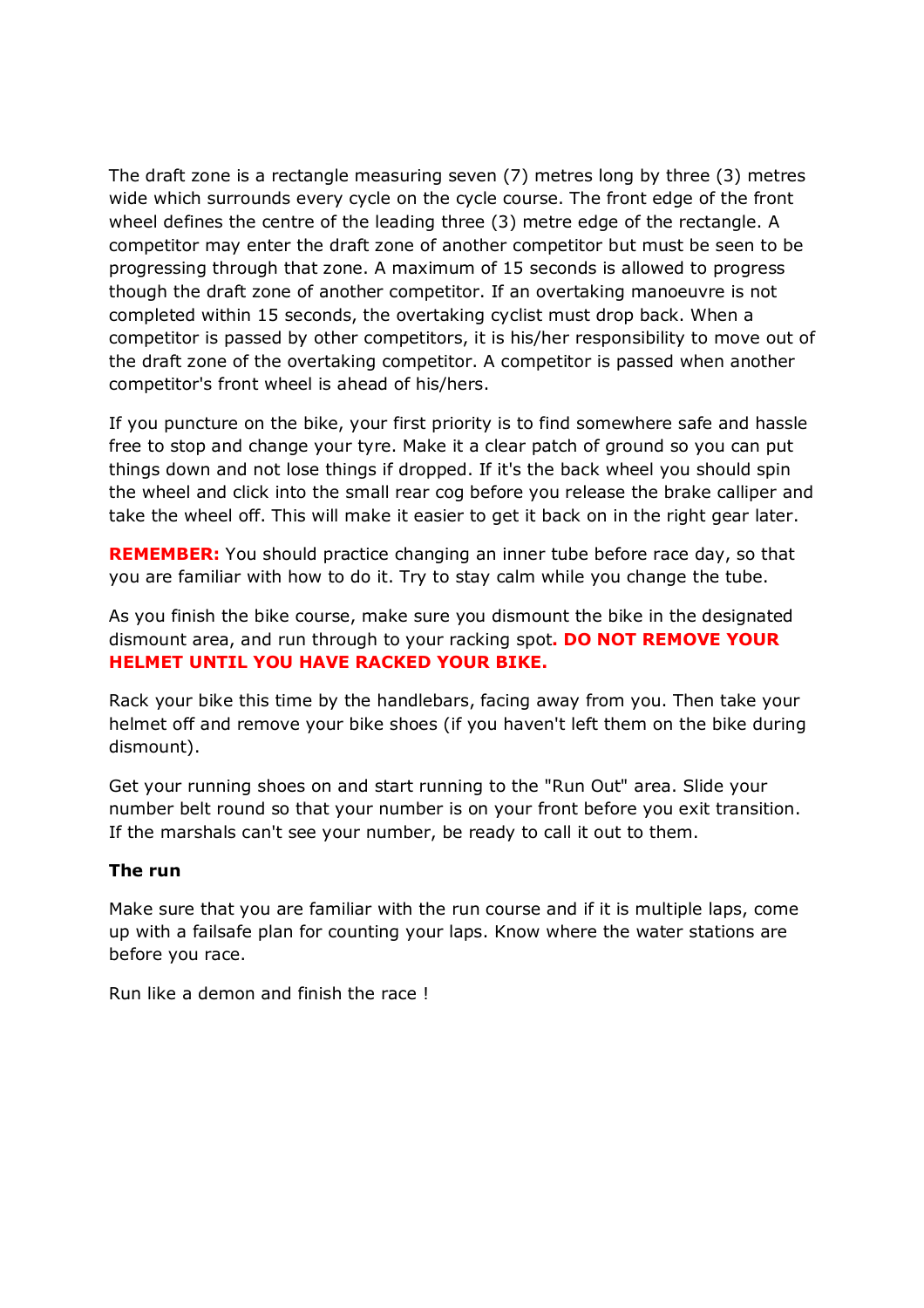### **Frequently Asked Questions**

*Do I need to buy a wetsuit?* For most open water swims in Britain you will need a wetsuit, or you will find it very cold indeed. They are compulsory if the temperature is below 14°C. For most swimmers with poor technique, a wetsuit will actually improve your swimming times, as the added buoyancy will put your body in a much more stream-lined position.

*How do I get my wetsuit on and off quickly?* Getting your suit on can be greatly assisted by wearing socks on your feet to help them slide through. Many suit suppliers also give you a pair of gloves to wear which will prevent your finger nails damaging and perforating the neoprene. Baby oil on your arms and legs also helps the suit slide on without destroying the rubber (Vaseline tends to damage the neoprene). Once on, don't forget to smear baby oil or ky jelly around the neck to prevent chaffing. To get it off while racing - on leaving the water, locate the zip cord while running toward transition, pull back the velcro flap with one hand while pulling down the zip. Make sure it goes fully down. Once the zip is down pull off one shoulder, then the other, and pull one arm out, then the other. Pull the suit down to your waist. When you arrive at your transition spot, pull the suit down to your knees and stamp on the suit to help get it to ankle level. At this point you can use your hands to ease the suit off over your feet.

**Should I wear my race number in the water?** Race numbers are water proof, so there is no reason why you shouldn't pin them to your clothing under your wetsuit. However, if you are doing a pool swim or putting on additional clothing in T1, then it is best to put your race number on in T1. You can get a race belt rather than pushing safety pins through the technical fabric of your tri top. A race belt is a piece of elastic with attachments for your race number and it gives you the advantage of being able to position your number where you want it (generally, on your back for the bike and your front for the run). Be careful, as you can be penalised for not displaying your number, so be ready to shout your number to officials.

If I get a puncture in the race do I fix it myself? Yes, you are not allowed outside assistance. Some people give up if they puncture, but you can replace an inner tube within a couple of minutes with practice, so don't overlook this and make sure you know how! To do this you need to carry a spare tube, tyre levers and either a mini-pump or compressed gas pump. If in doubt as to whether to quit or fix it, try and assess how disappointed you will feel if you don't finish the race, versus a minute or two time delay.

*Do I need to buy triathlon specific clothing to race in?* **It is certainly well** worth doing so for the comfort it affords. Most tri-specific gear is made from fastdrying, wicking, technical fabrics that greatly enhance your comfort in the race. Tri